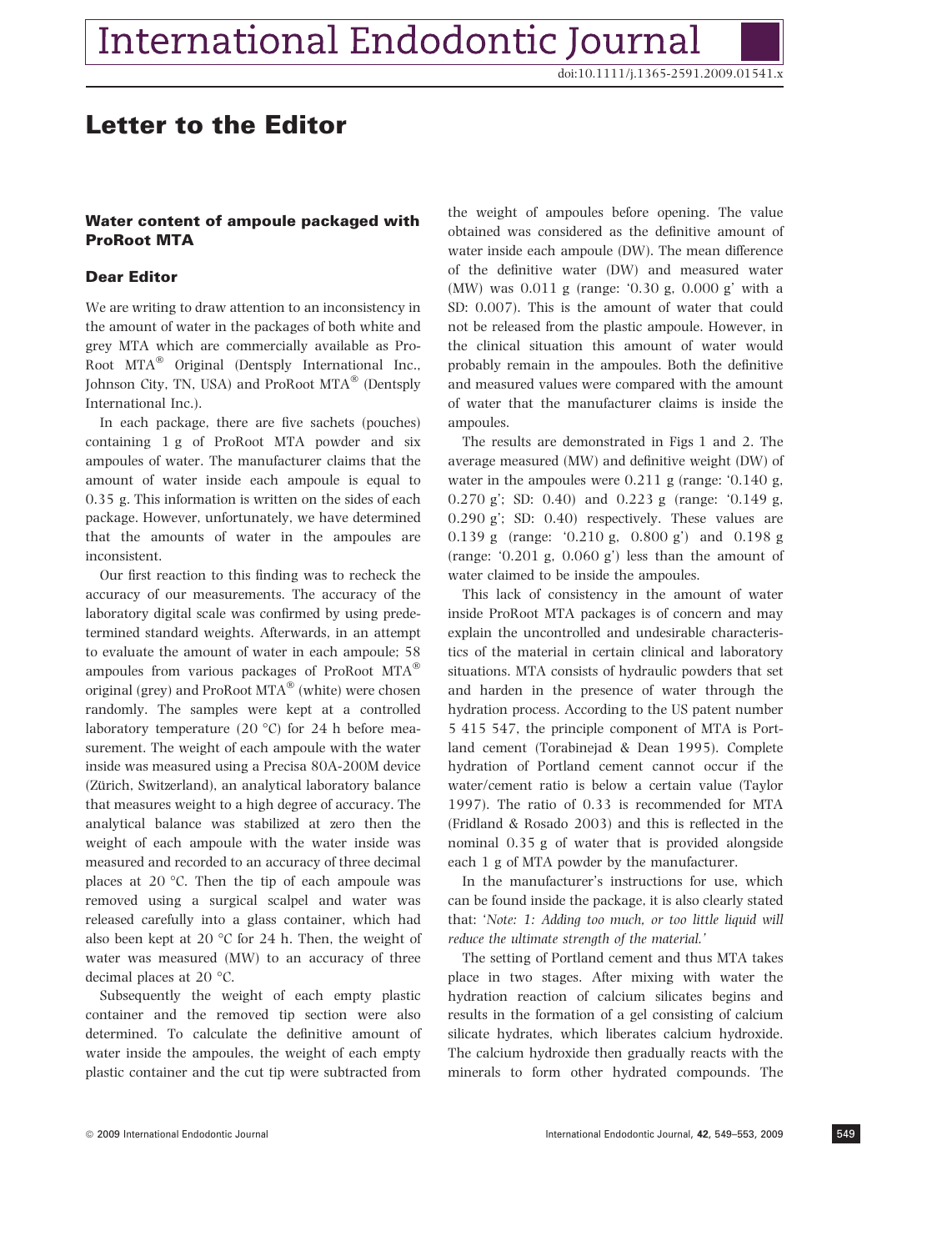

Figure 1 Definitive amount of water (g) in each ampoule (DW).



Figure 2 Measured amount of water (g) in each ampoule (MW).

calcium silicates contribute most to the binding power and strength of the material. It is also the main binding agent of crystalline calcium hydroxide that leaches most readily from the gel (Eglinton 1987). The bioactive hydration product of MTA is calcium hydroxide (Camilleri 2007) which is released during and after completion of hydration process.

The characteristic of the resultant set material is likely to be dependent on various factors including water to powder ratio, temperature, environmental humidity and pH, entrapped air and water, the rate of packing and the condensation pressure applied (Roy & Gouda 1975, Ishikawa et al. 1994, Torabinejad et al. 1995, Fridland & Rosado 2003, Lawley et al. 2004, Lee et al. 2004, Felekoglu et al. 2007, Nekoofar et al. 2007, Namazikhah et al. 2008).

The compressive strength of Portland cement is affected directly by the water/cement ratio (Papadakis et al. 2002). Walker et al. (2006) evaluated the effect of setting conditions (time and hydration) on MTA flexural strength and showed that a sufficient amount of water during the setting of MTA is essential to obtain optimized flexural strength of the hardened material. Therefore, mixing the inconsistent and underweight amount of water that is supplied inside ProRoot MTA packages with 1 g of MTA powder may result in an incomplete hydration process and in unwanted, uncontrolled and undesirable mechanical, chemical and biological properties of the material. It may also be one of the reasons that the material does not set or solidify occasionally after its placement at the first appointment, which is the indicator of an incomplete hydration process (Torabinejad & Chivian 1999). In addition, in most of the laboratory and clinical research studies on MTA, specimens were prepared by mixing all the water in an ampoule with 1 g of MTA. As a result,